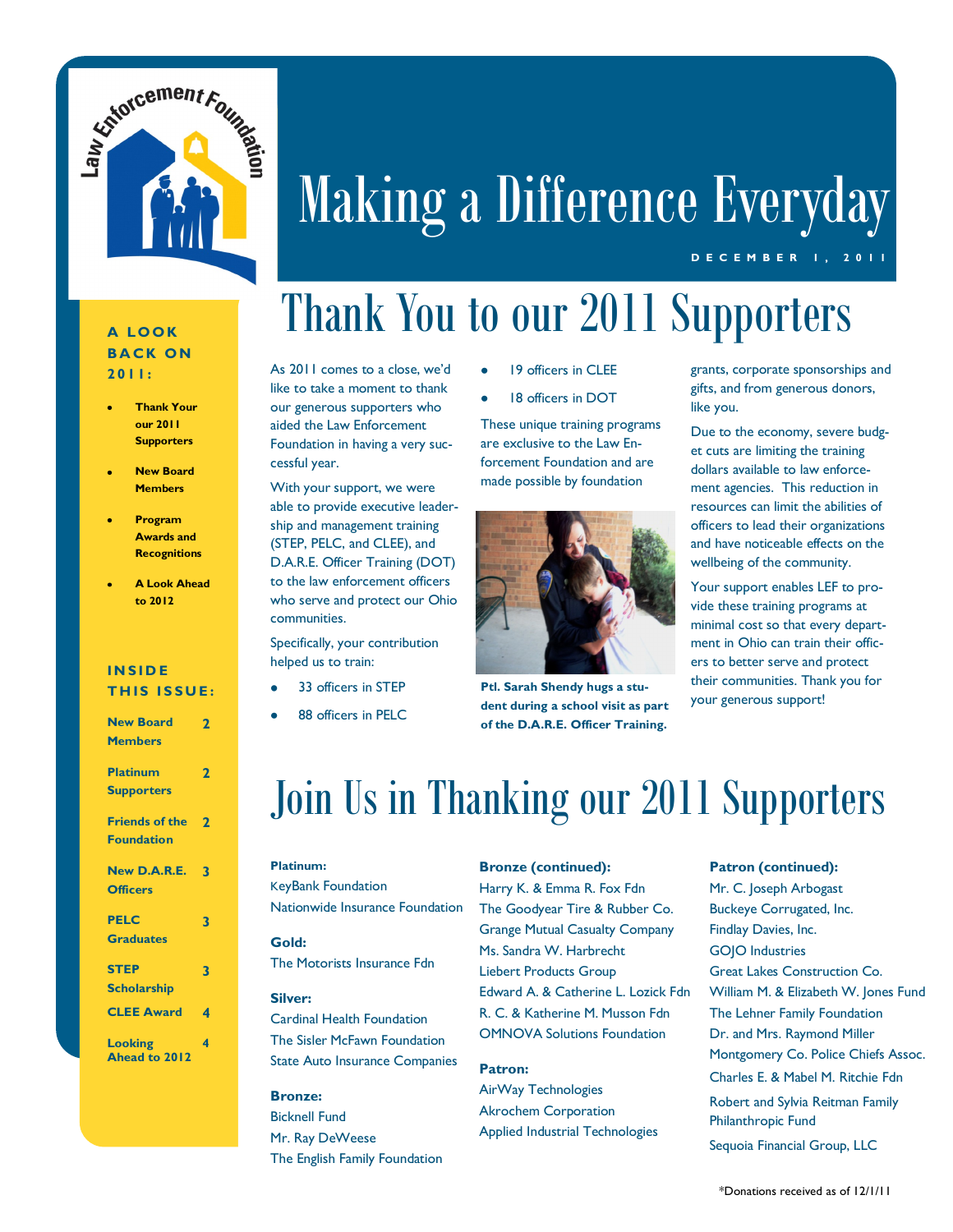### **P A G E 2** LEF Welcomes New Chairman and Board Members



**Joel Brown, CPCU, AIS VP, Standard Lines Insurance, State Auto and 2011— 2013 LEF Board Chairman**



**Steve Parsons takes aim at the firearms range during Westerville's "Chief for a Day".**

In order to fulfill our mission, the LEF is proud to welcome a new Board Chairman, Joel Brown, and three new members to our Board of Trustees in 2011: Ray DeWeese, Susan DiMickele, and Steven Parsons.

Each Board Trustee has unique skills and talents to aide the Law Enforcement Foundation in strengthening existing training programs and growing awareness of our services.

Joel Brown began his three year term as Chairman on Jan. 1. He is currently the Vice President of Standard Lines Insurance at State Auto and

has had over 29 years experience in the insurance industry. Joel is a previous LEF Campaign Chair and Board Trustee.

Ray DeWeese is the Director of Sponsorship Sales for The Ohio State University and IMG. Ray's talent and marketing expertise has created opportunities for LEF to partner with companies through program sponsorships.

Listed in an annual publication as one of "the best lawyers in America", Susan DiMickele has made a great addition to the LEF team. She is currently an attorney with Squire, Sanders, & Dempsey and has expertise

in areas of employment, dispute resolution and education matters.

Steve Parsons is a Principal and Actuary at Findley Davies in Cleveland. He has been an actuary in the field of employee benefits for over 22 years and regularly consults in the health, welfare, and pension areas. Steve has also been instrumental in developing interactive technologies for employee benefit administration. Steve attended Westerville's "Chief for a Day this summer and experienced firsthand the day to day of our law enforcement officers.

Each member has excellent experience which will greatly contribute to LEF's mission.

### Spotlight on LEF's Platinum Sponsors

#### Nationwide Insurance Foundation and KeyBank Foundation

LEF's programs are made possible by the generous contributions of our supporters. With their help, LEF is able to provide our training programs at an affordable rate to law enforcement in Ohio. Two of our biggest champions are Nationwide Insurance Foundation and KeyBank Foundation.

Since 1991, the Nationwide Insurance Foundation has awarded the LEF over \$400,000 in support of

its programs. Over the past 10 years alone, Nationwide has awarded more than \$223 million to nonprofit organizations to help positively impact the quality of life in communities where their customers, employees, agents and their families live and work. In 2010, Nationwide was presented with LEF's inaugural "Friends of the Foundation" award for their generous

#### support.

KeyBank has also been very supportive of the LEF. In 2011, Key-Bank granted LEF nearly \$25,000 in support of STEP, PELC, and CLEE. Two officers from the KeyBank PD, Chief Jim Biehl and Dep. Chief Tony Cooper, are currently enrolled in CLEE XVI and are schedule to graduate in February 2012. Thank you to these Platinum sponsors for their generous support!



**Mike Ayers accepts the Friends of the Foundation Award on behalf of the Sisler McFawn Foundation. From L to R: Donna Braxton, LEF CEO, Mike Ayers, Chief Mike McNeeley, Bath Twp PD.**

### Friends of the Foundation Awards

Mr. Archie Griffin, The Motorists Insurance Foundation, The Sisler McFawn Foundation

In recognition our loyal supporters, the LEF presented "Friends of the Foundation" awards to Mr. Archie Griffn, The Motorists Insurance Group Foundation, and The Sisler McFawn Foundation.

Mr. Griffin's personal contributions and involvement with our Central Ohio regional campaign, has helped us to maintain our programs and has also grown awareness of our trainings as well.

The President and CEO of The Motorists Insurance Group, Mr. John Bishop, has been a longtime advocate of LEF through annual contributions, by participation on the Central Ohio campaign and as a Board Trustee.

The Sisler McFawn Foundation has also been a longtime contributor to LEF through their annual grant. With their initial donation in 1989, Sisler McFawn has been a strong supporter of LEF for over twenty years.

We thank them for their generous support of our programs!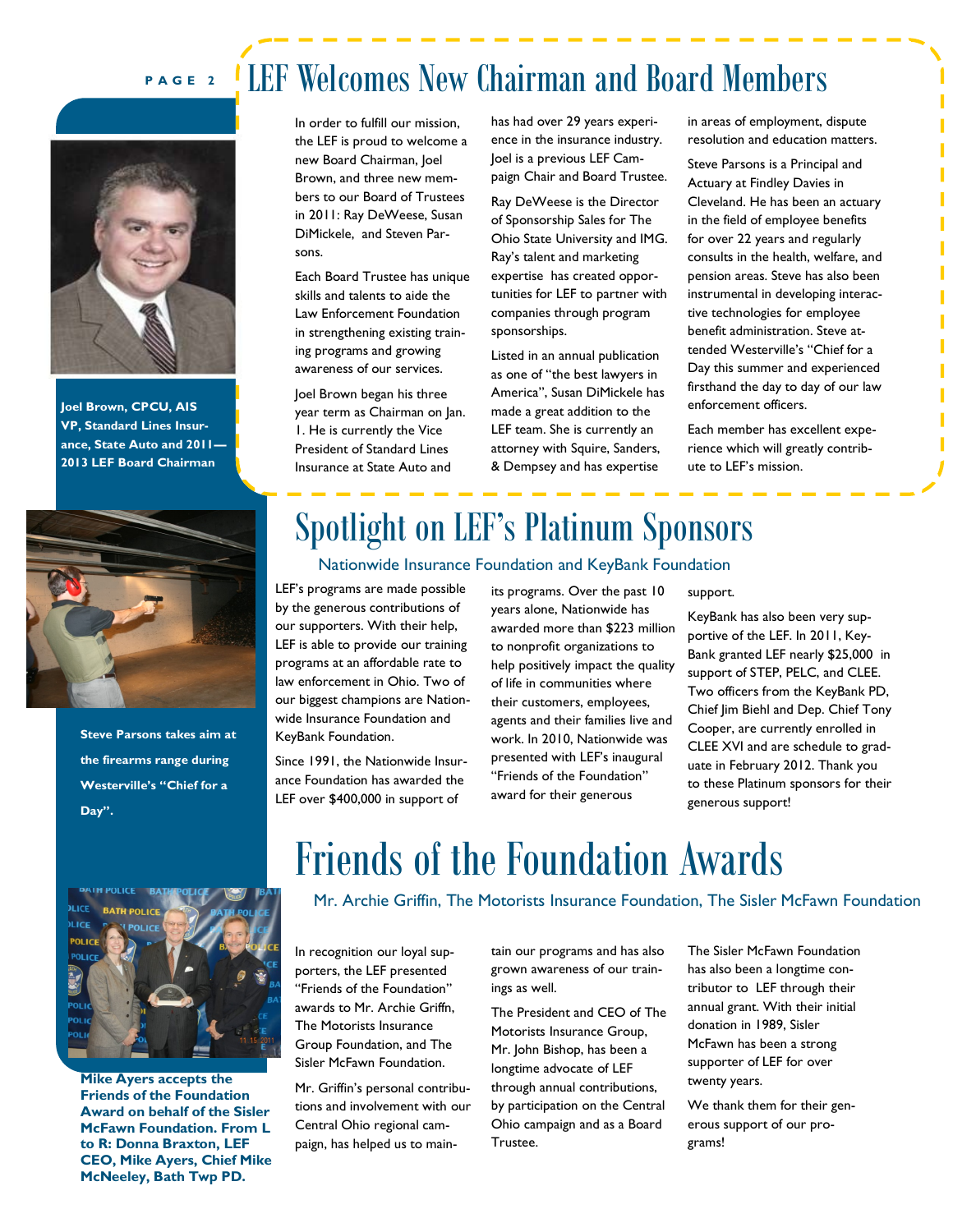## Introducing Ohio's Newest D.A.R.E. Officers



Your support of the Law Enforcement Foundation's D.A.R.E. Officer Training (DOT) Class 63 enabled LEF to train and certify 18 new

D.A.R.E. Officers to teach students throughout Ohio on the dangers of alcohol and drug abuse. **D.A.R.E. Officer Training Class 63**

Upon their successful completion of the 80 hour training,

which concluded with graduation on September 30, the 18 new D.A.R.E. Officers will be prepared to teach drug and alcohol prevention education, internet safety, binge drinking and Rx/Over-The-Counter drug abuse.

A portion of the training was sponsored by the Cardinal Health Foundation who focuses their mission on prescription drug abuse and prevention.

The LEF is the only training entity in Ohio certified to train D.A.R.E. Officers. LEF provides this training to municipal police departments at no charge. The LEF is able to provide this training, at approximately \$4,500 per officer, through the generous support of funders like you.

Thank you so much for your support of this training and for aiding us in certifying these officers who are committed to teaching Ohio youth on the dangers of drug and alcohol abuse.

*"PELC has made me realize the importance of being positive, promoting teamwork, and making positive, lasting relationships with co-workers, other agencies, and the community." -Sgt. Corey Adams, Warren County Sheriff's Office, PELC 59* 

## PELC Graduates 88 Ohio Officers

The Police Executive Leadership College (PELC) welcomed 88 Ohio Officers into it's alumni in 2011. PELC is an intensive learning experience focused on leadership skills vital to long term personal success and change in the organization… both for the benefit of the community.

The program's objective is to improve the capacity of supervisors in law enforcement; to make them

better leaders, to be visionary thinkers in community development, safety initiatives, and most important, to create law enforcement departments that run efficiently by cutting waste, streamlining efforts, and to better identify and utilize available assets.

PELC is one of the many programs that is exclusive to the Law Enforcement Foundation. LEF is able to provide this training at minimal

cost to departments through the generous support of foundation grants, corporate sponsorships, and individual donations.

Today, there are 1,718 PELC graduates making a positive contribution towards the safety and welfare of their communities. Best wishes to our PELC 57 graduates in their future endeavors of serving their departments and protecting their communities!

### AEP Ohio Awards STEP Scholarship

AEP Ohio generously provided a \$2,500 Supervisor Training and Education Program (STEP) Scholarship for one officer from their service area counties. Sgt. Jeffrey May of the Van Wert County Sheriff's Office has been awarded this scholarship, which will cover the cost of his tuition and other expenses. Sgt. May will began his STEP training in September.

Upon completion of STEP, he and 32 other officers completed a total of 15 learning modules including ethics, leadership, mentoring, and critical incident management.

The program's objective is to create dynamic first-line supervisors and assist these newly-promoted officers in making the transition from patrol officer to a supervisor who is accountable to and for subordinates and the use of tax dollars.

In 2011, the STEP program added new modules to cover topics on mentoring subordinates, line of duty shootings, and vehicle and foot pursuits.

We are grateful to AEP Ohio and other supporters for providing this training to these First Line Supervisors.

*"STEP has helped me to learn the responsibilities of my new position as Sgt. and has taught me many techniques to use on the job." - Sgt. Jeffrey May*